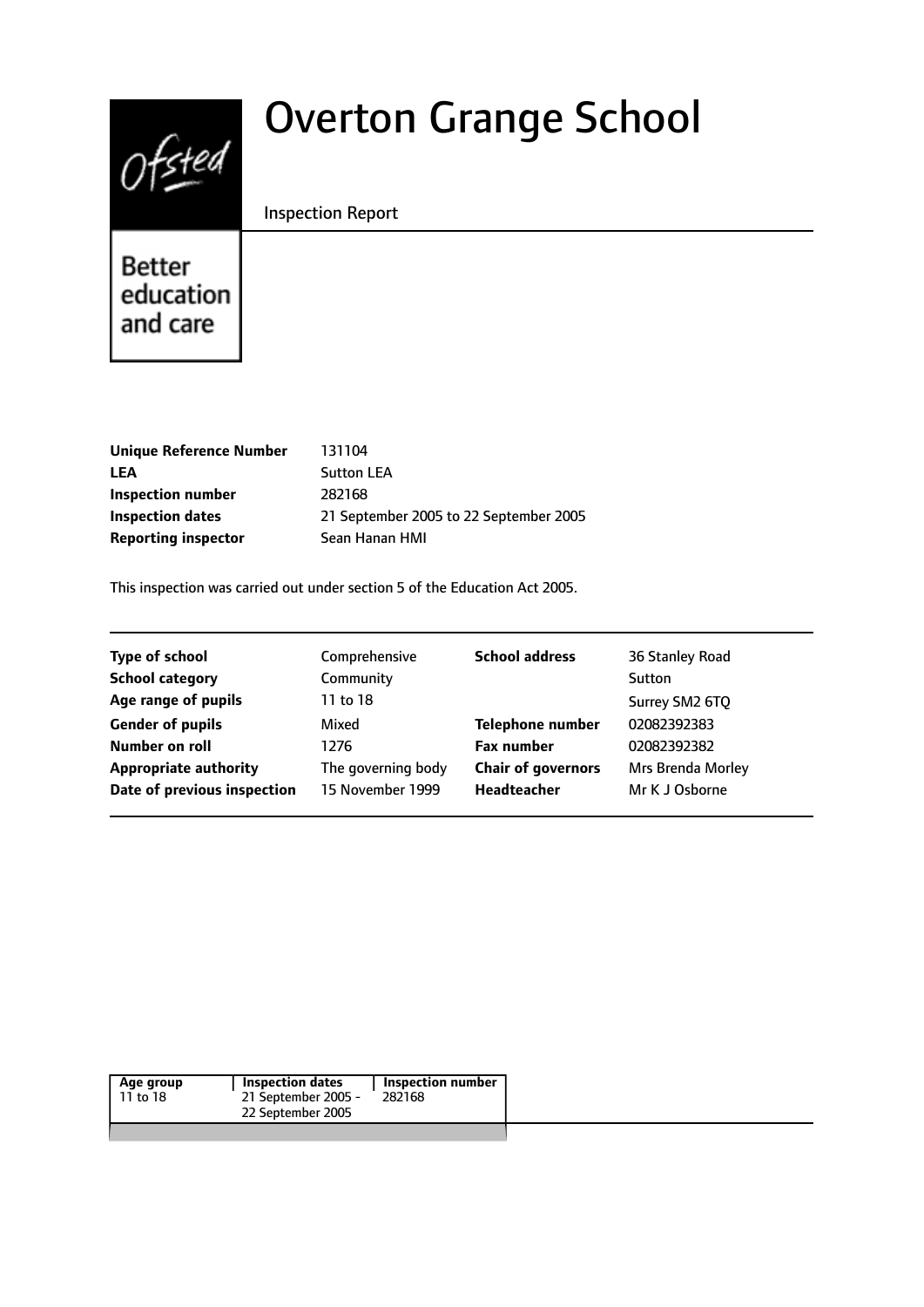© Crown copyright 2006

#### Website: www.ofsted.gov.uk

This document may be reproduced in whole or in part for non-commercial educational purposes, provided that the information quoted is reproduced without adaptation and the source and date of publication are stated.

Further copies of this report are obtainable from the school. Under the Education Act 2005, the school must provide a copy of this report free of charge to certain categories of people. A charge not exceeding the full cost of reproduction may be made for any other copies supplied.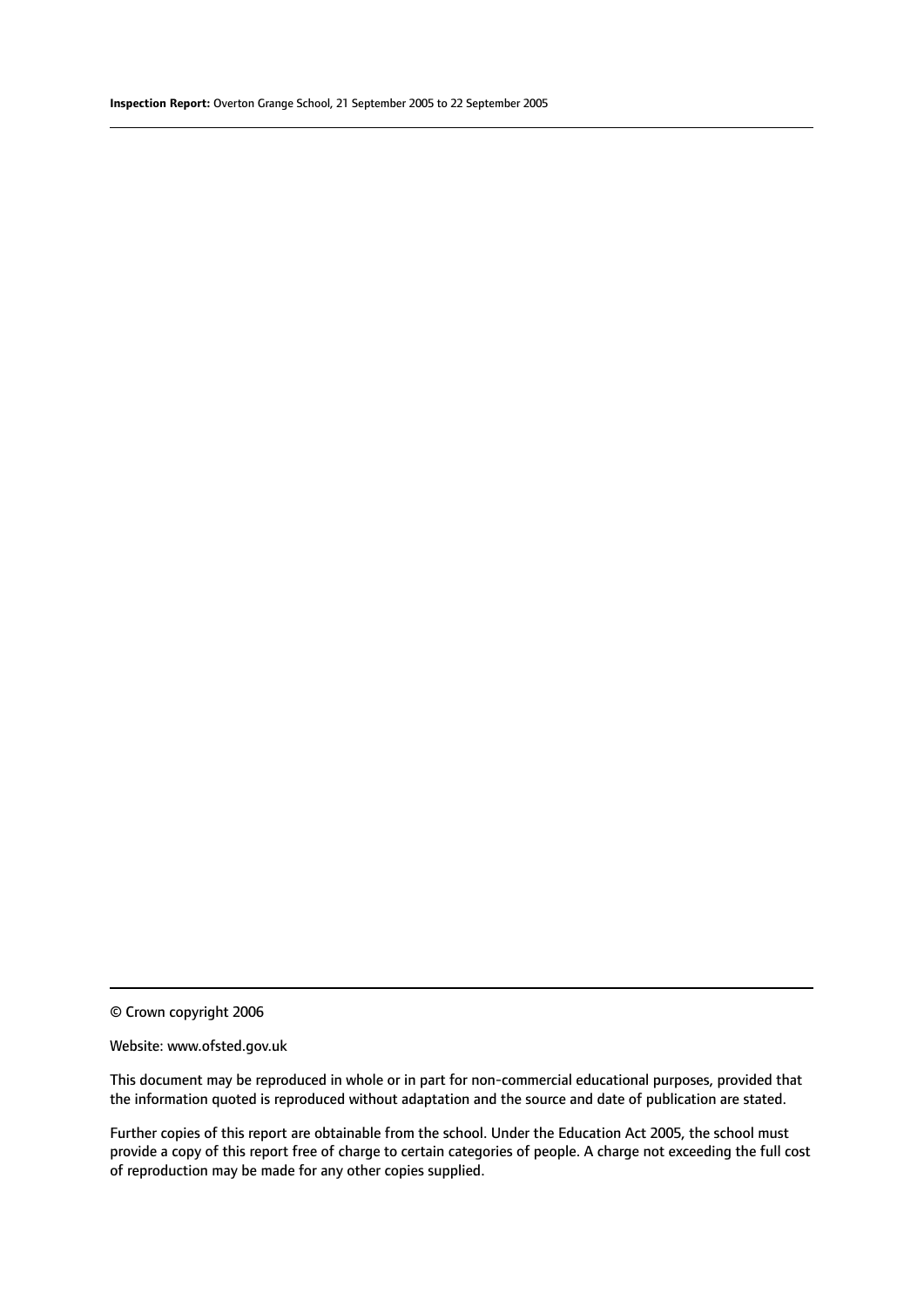# **Introduction**

The inspection was carried out by three of Her Majesty's Inspectors and two contracted inspectors.

## **Description of the school**

Overton Grange School is a larger than average 11-18 comprehensive school. It is one of seven comprehensive schools out of a total of 14 grammar, faith and comprehensive schools in the London borough of Sutton. It has a sixth form of about 220 students. Most students are White-British with about one in six coming from minority ethnic backgrounds. The percentage of students with special educational needs is below the national average as is the percentage entitled to free school meals.The school opened in 1997 on a new site. It is the designated resource base for hearing impairment within Sutton.

# **Key for inspection grades**

| Grade 1 | Outstanding  |
|---------|--------------|
| Grade 2 | Good         |
| Grade 3 | Satisfactory |
| Grade 4 | Inadequate   |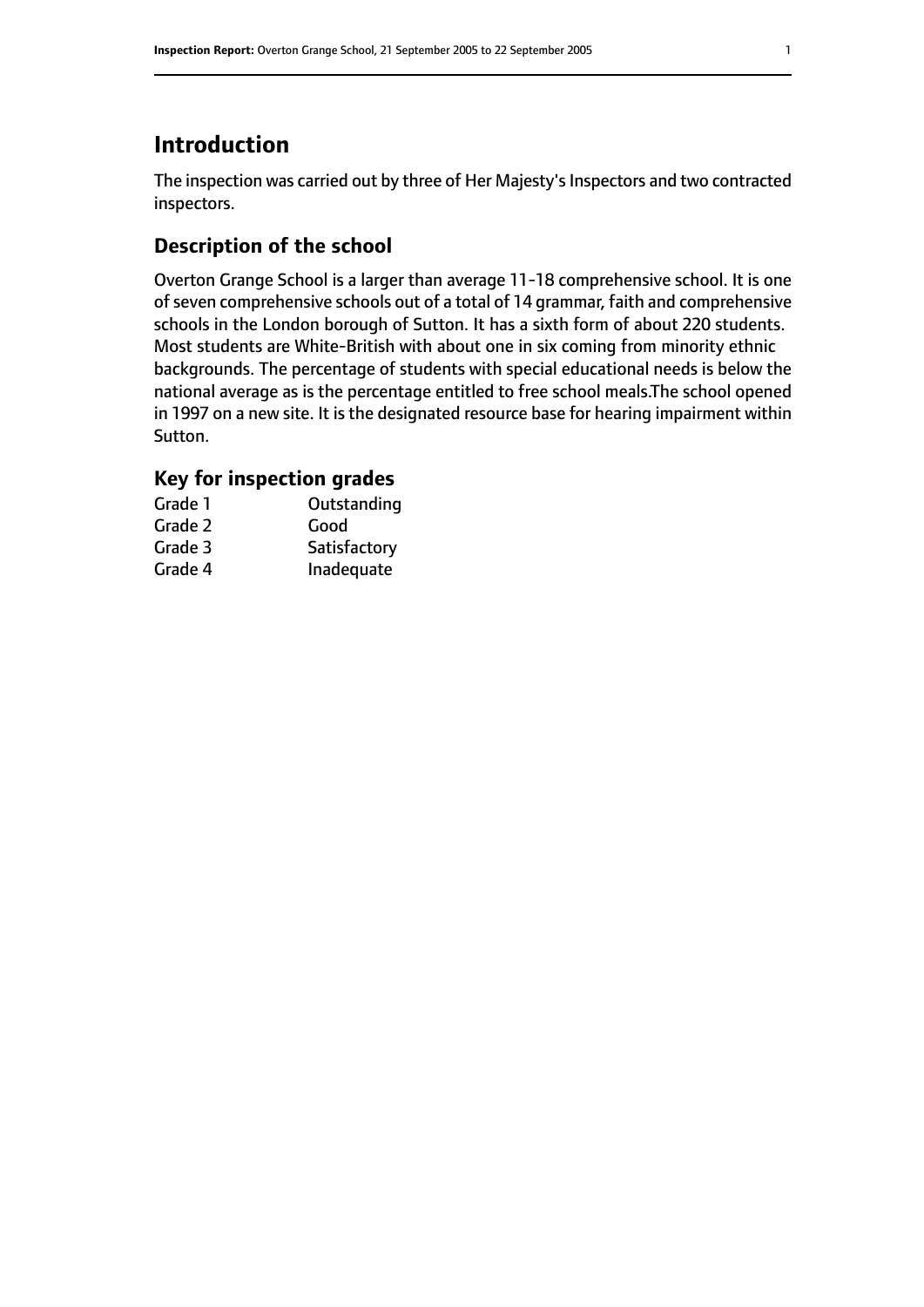# **Overall effectiveness of the school**

#### **Grade: 2**

Overton Grange is a good school that provides an orderly, safe and supportive environment for its students. Attendance and behaviour are good. Students generally enjoy being at school and contribute well to the community, both inside and outside school. A healthy lifestyle is encouraged through sport and the food provided in the canteen. Students from a range of different backgrounds are valued. They are taught well, particularly in years 7, 8 and 9. Hearing impaired students and others with special educational needs are effectively supported. Teaching is good because lessons are carefully planned and provide interesting activities. However, the more able students are not always sufficiently challenged. Overall, students achieve well and make good progress. The care, guidance and support offered to students are outstanding.Leaders and managers are focused on improving what is provided for students. Inspectors broadly agreed with the overall judgements of the school. However, self-evaluation is not sufficiently self-critical when assessing strengths and weaknesses in teaching and learning. The headteacher and a number of other senior managers are new in post. They recognise the challenges faced by the school to further improve students' progress and standards. There have been notable improvements since the last inspection. Courses available to students have been extended, information technology is being used more effectively to support students' learning and the provision for careers guidance has improved. The school's capacity to improve is good. It provides satisfactory value for money.

#### **Effectiveness and efficiency of the sixth form**

#### **Grade: 3**

Provision in the sixth form is satisfactory. Most students follow AS and A level courses. Pass rates are around the national average. The numbers gaining higher grades are below the national average. Overall many students do not achieve the grades that would be expected based on their GCSE results. The sixth form is new to the school and many of the teachers were inexperienced at teaching A level when the sixth form was introduced. Teaching and learning are good and there is evidence that results are improving as teachers develop and improve their skills. For example, the percentage of students gaining higher grades rose considerably in 2005. Support for students is good. Students' value the good facilities that are available and the high level of personal support they receive from teachers and tutors. The leadership of the sixth form has changed recently. It is too early to assess the impact of the change on the quality of education that students' experience.

#### **What the school should do to improve further**

\* Develop a more rigorous approach to the monitoring and analysis of the quality of teaching and learning.\* Improve further the progress that students make in years 10 and 11.\* Provide greater challenge for more able students.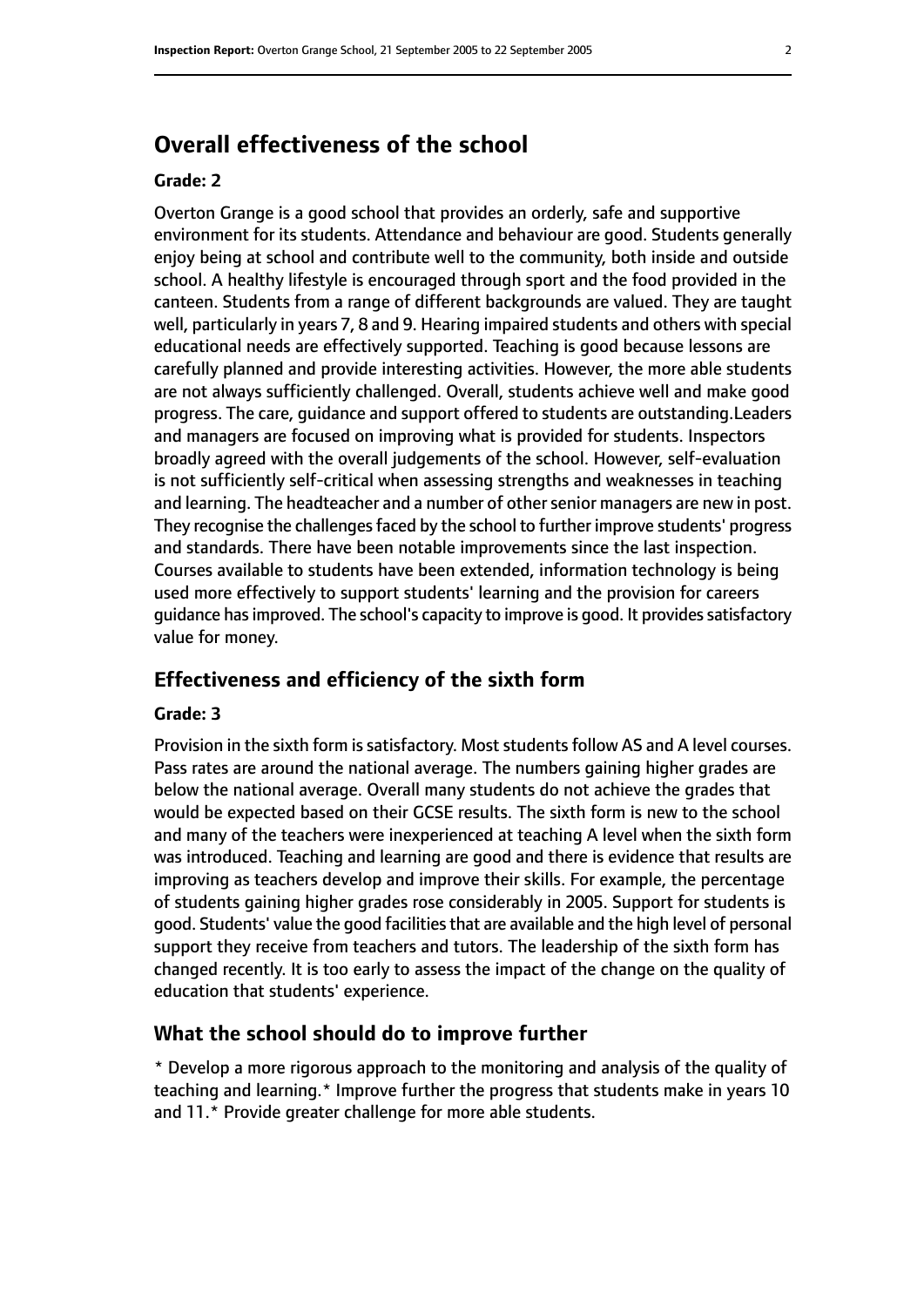# **Achievement and standards**

#### **Grade: 2**

#### **Grade for sixth form: 3**

Overall standards are good and students make good progress. They start Year 7 with about average standards. In Years 7 to 9, students make good progress. The standards they achieve overall are high and have been so for the past five years. In mathematics and science many pupils achieve the highest levels, although this is not the case in English. Students with special educational needs make good progress.In 2004, at the end of Year 11 a high percentage of pupils gained five higher GCSE grades and a very high percentage achieved five or more graded results. These results were significantly above the national average. This was also the case in the previous two years. The school's system of tracking students' performance and setting targets helped them achieve good results. In 2004, the progress students made at GCSE was not as good as that in Years 7 to 9. In particular, boys did not perform as well as they could. In 2005, the percentage of pupils achieving five higher GCSE grades declined. The school is aware of those subjects where improvement is required at GCSE and is beginning to develop strategies to support them.

#### **Personal development and well-being**

#### **Grade: 2**

Students are happy in school, enjoy their lessons and work effectively with their teachers. They feel safe and know that any concerns and issues will be addressed. They are polite, confident and well behaved. All this is reflected in their attendance and punctuality, which are both good, and in the high numbers that stay on in the sixth form. The development of students' personal, social, health and citizenship education is good. Students understand the importance of following healthy lifestyles and lessons such as citizenship help them to develop economic awareness and contribute to their cultural awareness. Students are well prepared for taking responsibility, through activities such as the school council, supporting younger students and showing visitors around the school. School trips make a valuable contribution to students' personal development and are valued by both students and staff; examples include the annual residential for Year 7 pupils and a recent visit to South Africa. Assemblies, which are based on the 'theme of the week', provide a good opportunity for reflecting on issues and thereby contribute to students' spiritual development.

# **Quality of provision**

#### **Teaching and learning**

#### **Grade: 2**

Teaching and learning are good overall, with notable strengths but also some areas that need to improve. It is better in Years 7 to 9 and in the sixth form than in GCSE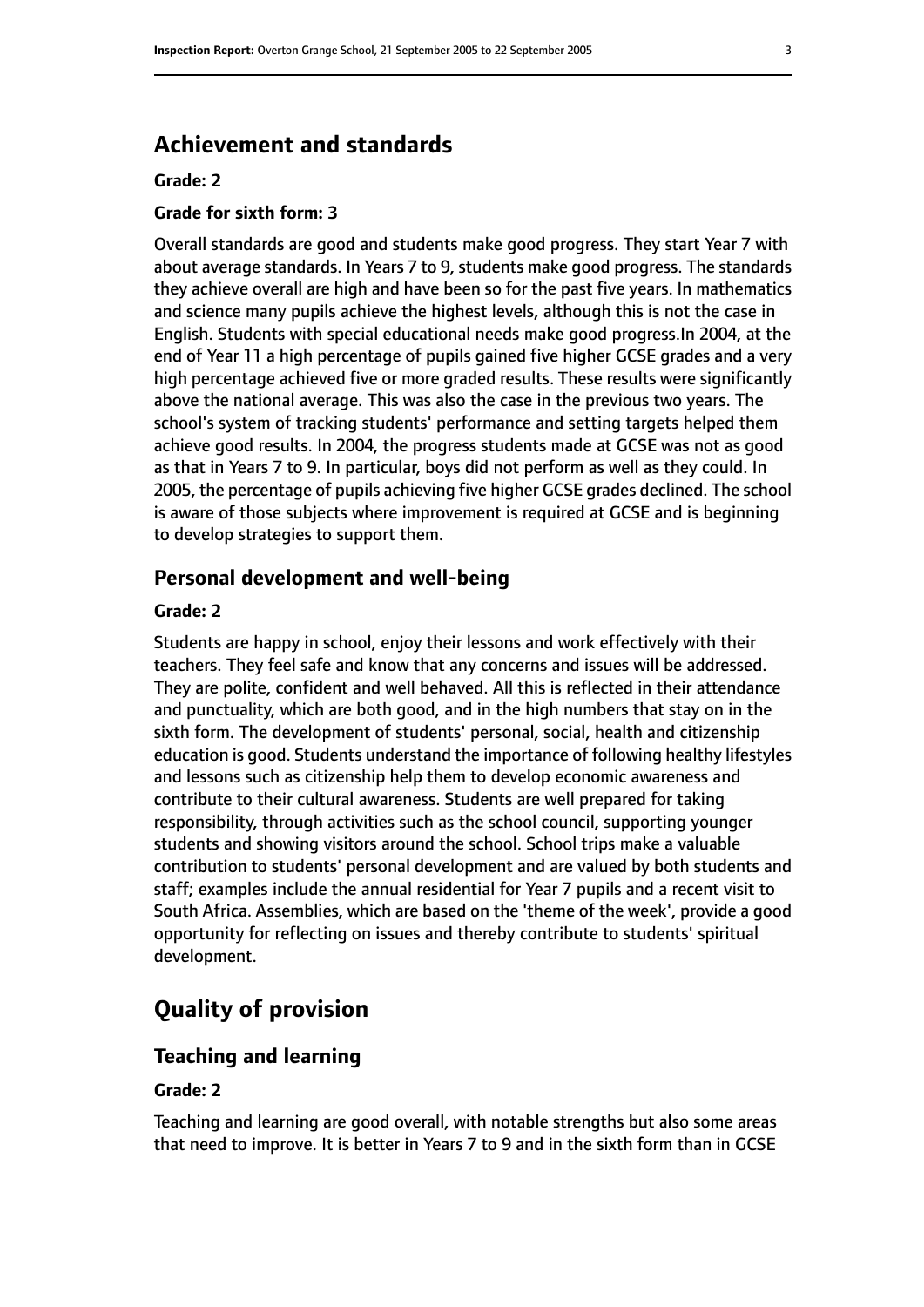lessons. Inspectors' judgements about the quality of teaching and learning are similar to those of the school. Teachers have good subject knowledge, plan carefully and provide interesting activities. Almost all students enjoy their lessons and behave very well. Teachers use information and technology equipment, such as interactive whiteboards and digital projectors, to good effect. Students often find work presented using these resources more interesting. Relationships between teachers, support staff and the students are very good. Students from a range of different backgrounds are valued and taught effectively. Hearing impaired students and others with special educational needs are well supported and make good progress. Students' work is usually well marked with helpful guidance. Targets are set and students find them helpful. In a minority of lessons, particularly in GCSE lessons, there is too little questioning of students' understanding. They become passive listeners, asking few questions, and so do not make the progress they could. More able students are not always sufficiently challenged.

#### **Curriculum and other activities**

#### **Grade: 2**

The school curriculum is good and meets students' needs. Throughout the school there is appropriate education for all students including those with special educational needs. The school is particularly well equipped to support students who are hearing impaired. The range of vocational courses is good and has been extended recently for students in Years 10 and 11.Students' personal development is planned for well, through a wide-ranging course in citizenship, and personal, social and health education. Students' safety has a high priority. A good variety of clubs and activities are provided during the lunch period and at the end of the school day. Sports clubs are very popular, supporting the school's drive to encourage students to live healthily. Provision for physical education in the main school is good, but not all sixth formers take part in a physical education programme. Work experience for Year 10 is worthwhile and the work-related curriculum meets students' needs. Planning for enterprise is effective. Students have good opportunities to learn about how companies work and to appreciate the importance of understanding financial systems.

#### **Care, guidance and support**

#### **Grade: 1**

The school provides a very high level of care and support for all its students. The provision for vulnerable students and those with learning difficulties and disabilities, such as hearing impairment, is exceptional. Tutoring arrangements, including the monitoring of academic progress, are very well organised. Students are well known by the school and effective support is provided that is matched to individuals' needs. The care and support provided for students contributes very substantially to helping them succeed. Essential requirements such as those for child protection, health and safety and dealing with incidents, are in place.The strong systems in the school are further supported by the good links the school has with parents and with outside agencies. These enable the school to actively involve parents and draw on the support of external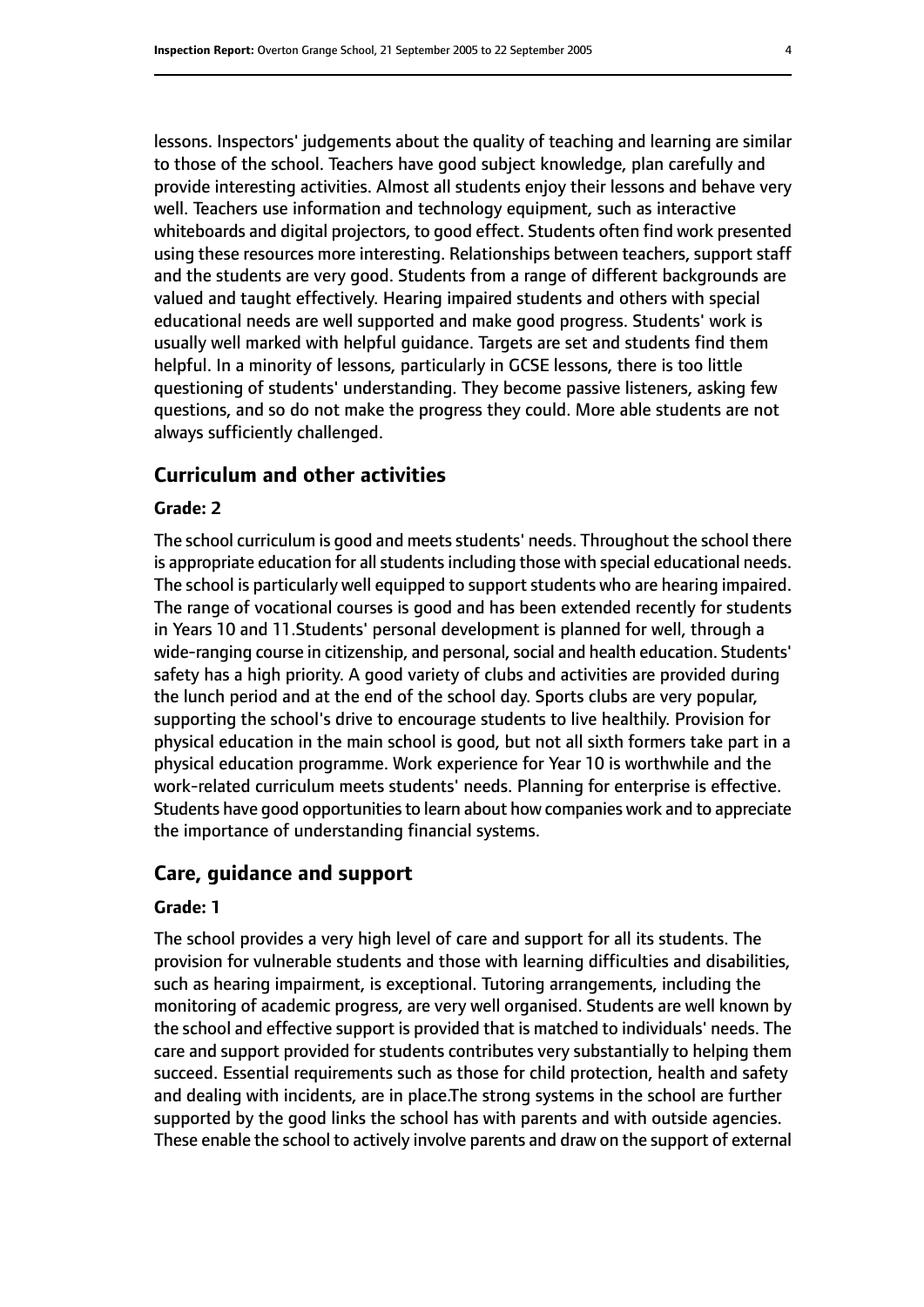organisations when necessary. Good induction procedures help new students settle in quickly to school. A comprehensive programme of careers education and guidance helps older pupils choose optional subjects that prepare them well for transition to work or higher education.

# **Leadership and management**

#### **Grade: 2**

The school has good leadership and management. The head teacher and most of the senior leadership team are newly appointed and share a common ethos of creating a supportive and caring environment for staff and students. Since the last inspection, students' standards, their personal development and the care, support and guidance provided, have all improved. Staff are well motivated and do their best for the students. All students are encouraged to take full part in the life of the school and to achieve their potential.The overall conclusions in the school's self-evaluation are broadly accurate. However, self-evaluation is not sufficiently self-critical and does not indicate what is needed to improve. The school recognises this and a more rigorous system for monitoring and evaluating teaching and learning is being implemented. Governors meet regularly and effectively support the school. The school is compliant with most legislative requirements but has yet to fully comply with the provision for collective daily worship. Links with parents are correctly recognised as an issue by the school, particularly in order to seek their views about the race relations policy. The school has good links with external agencies, including colleges, and has used these partnerships effectively to expand vocational provision and work related learning for students in years 10 and 11. Accommodation and resources are very good in most of the school.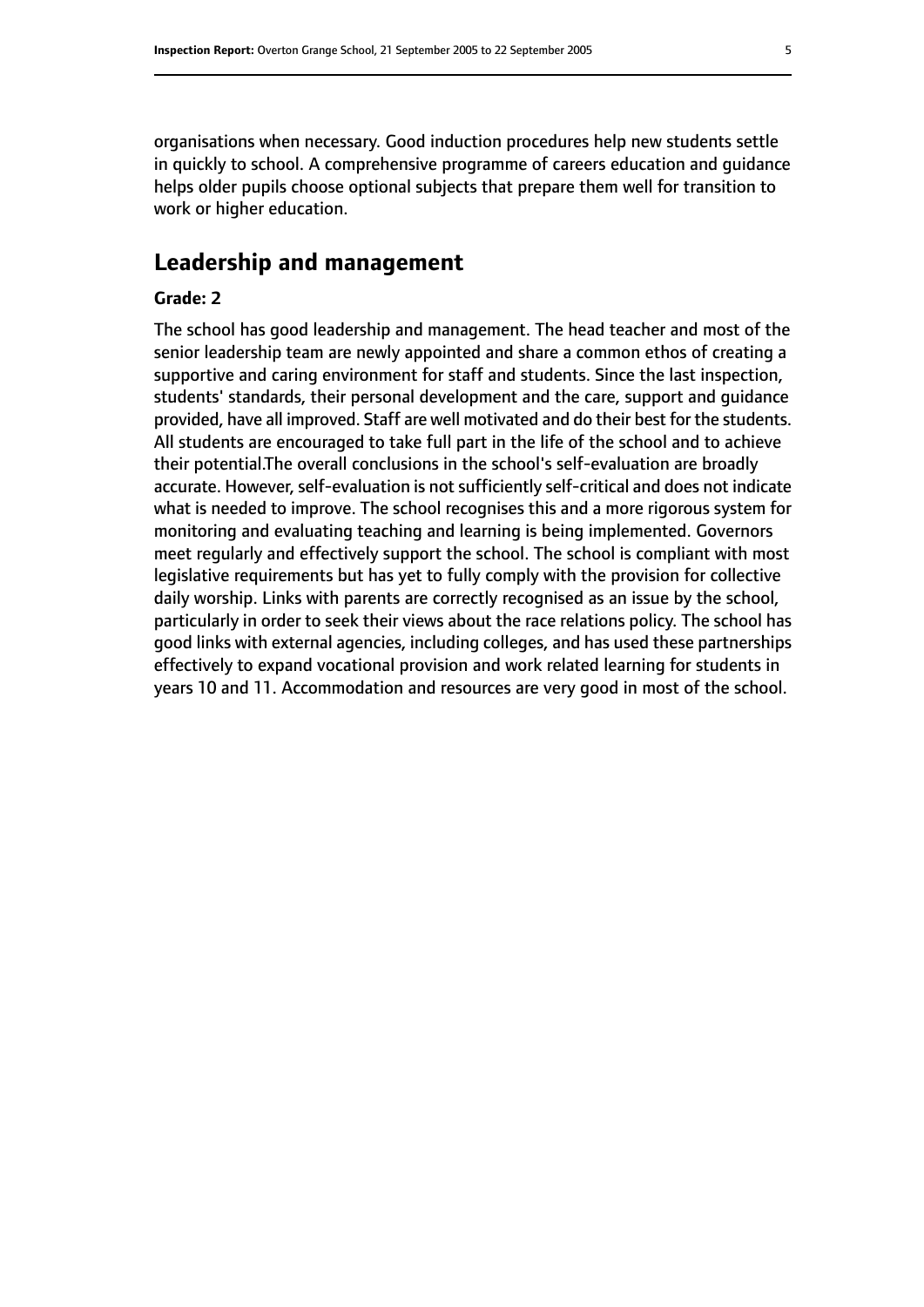**Any complaints about the inspection or the report should be made following the procedures set out inthe guidance 'Complaints about school inspection', whichis available from Ofsted's website: www.ofsted.gov.uk.**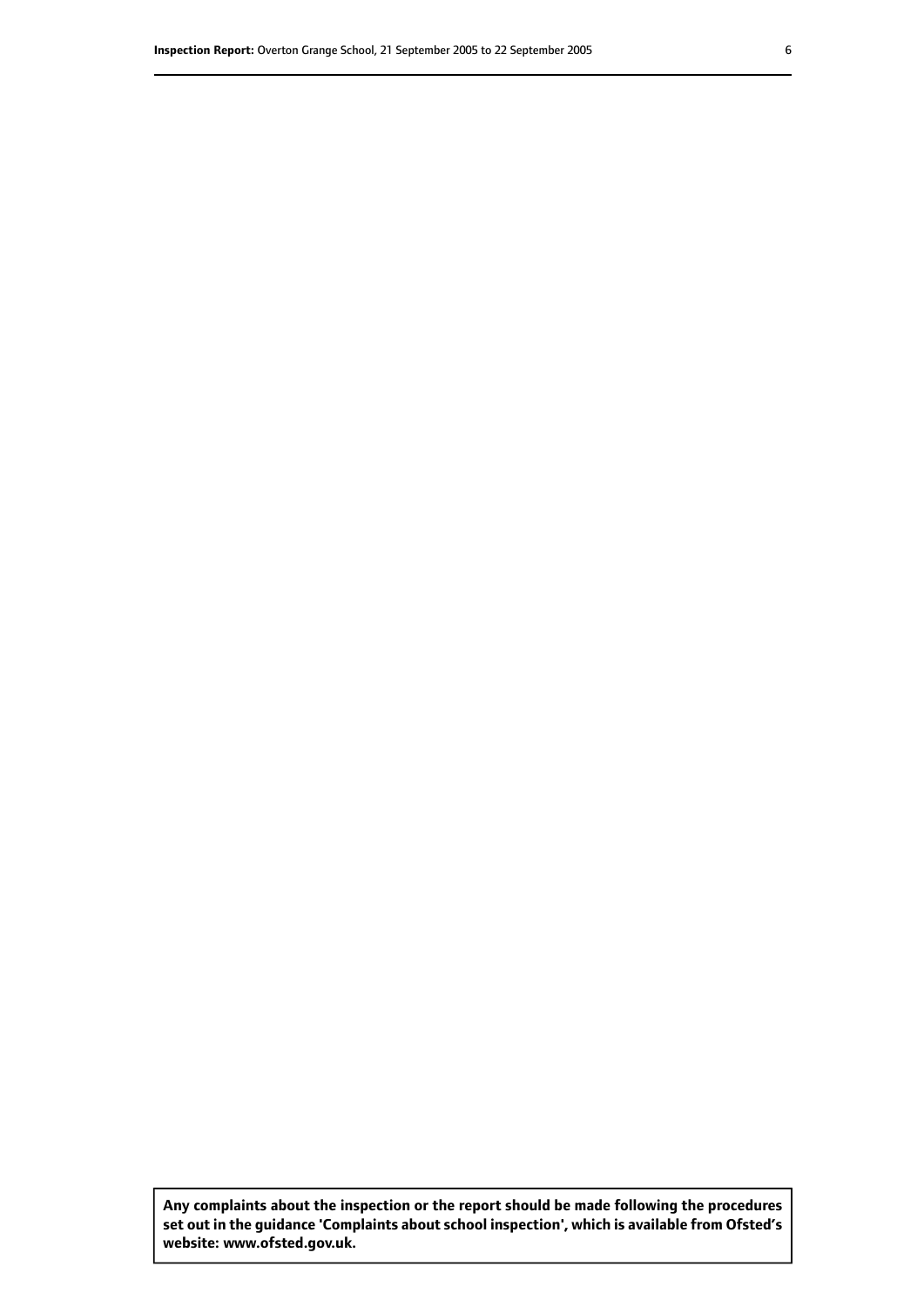# **Inspection judgements**

| Key to judgements: grade 1 is outstanding, grade 2 good, grade 3 | School<br><b>Overall</b> | $16-19$ |
|------------------------------------------------------------------|--------------------------|---------|
| satisfactory, and grade 4 inadequate                             |                          |         |

#### **Overall effectiveness**

| How effective, efficient and inclusive is the provision of education,<br>integrated care and any extended services in meeting the needs of<br>learners? |     |           |
|---------------------------------------------------------------------------------------------------------------------------------------------------------|-----|-----------|
| How well does the school work in partnership with others to promote<br>learners' well-being?                                                            |     |           |
| The quality and standards in foundation stage                                                                                                           | ΝA  | <b>NA</b> |
| The effectiveness of the school's self-evaluation                                                                                                       |     |           |
| The capacity to make any necessary improvements                                                                                                         | Yes | Yes       |
| Effective steps have been taken to promote improvement since the last<br>inspection                                                                     | Yes | Yes       |

#### **Achievement and standards**

| How well do learners achieve?                                                                                 |  |
|---------------------------------------------------------------------------------------------------------------|--|
| The standards <sup>1</sup> reached by learners                                                                |  |
| How well learners make progress, taking account of any significant variations  <br>between groups of learners |  |
| How well learners with learning difficulties and disabilities make progress                                   |  |

#### **Personal development and well-being**

| How good is the overall personal development and well-being of the<br>learners?                                  |  |
|------------------------------------------------------------------------------------------------------------------|--|
| The extent of learners' spiritual, moral, social and cultural development                                        |  |
| The behaviour of learners                                                                                        |  |
| The attendance of learners                                                                                       |  |
| How well learners enjoy their education                                                                          |  |
| The extent to which learners adopt safe practices                                                                |  |
| The extent to which learners adopt healthy lifestyles                                                            |  |
| The extent to which learners make a positive contribution to the community                                       |  |
| How well learners develop workplace and other skills that will contribute to<br>their future economic well-being |  |

#### **The quality of provision**

| How effective are teaching and learning in meeting the full range of<br>the learners' needs?          |  |
|-------------------------------------------------------------------------------------------------------|--|
| How well do the curriculum and other activities meet the range of<br>needs and interests of learners? |  |
| How well are learners cared for, guided and supported?                                                |  |

 $^1$  Grade 1 - Exceptionally and consistently high; Grade 2 - Generally above average with none significantly below average; Grade 3 - Broadly average; Grade 4 - Exceptionally low.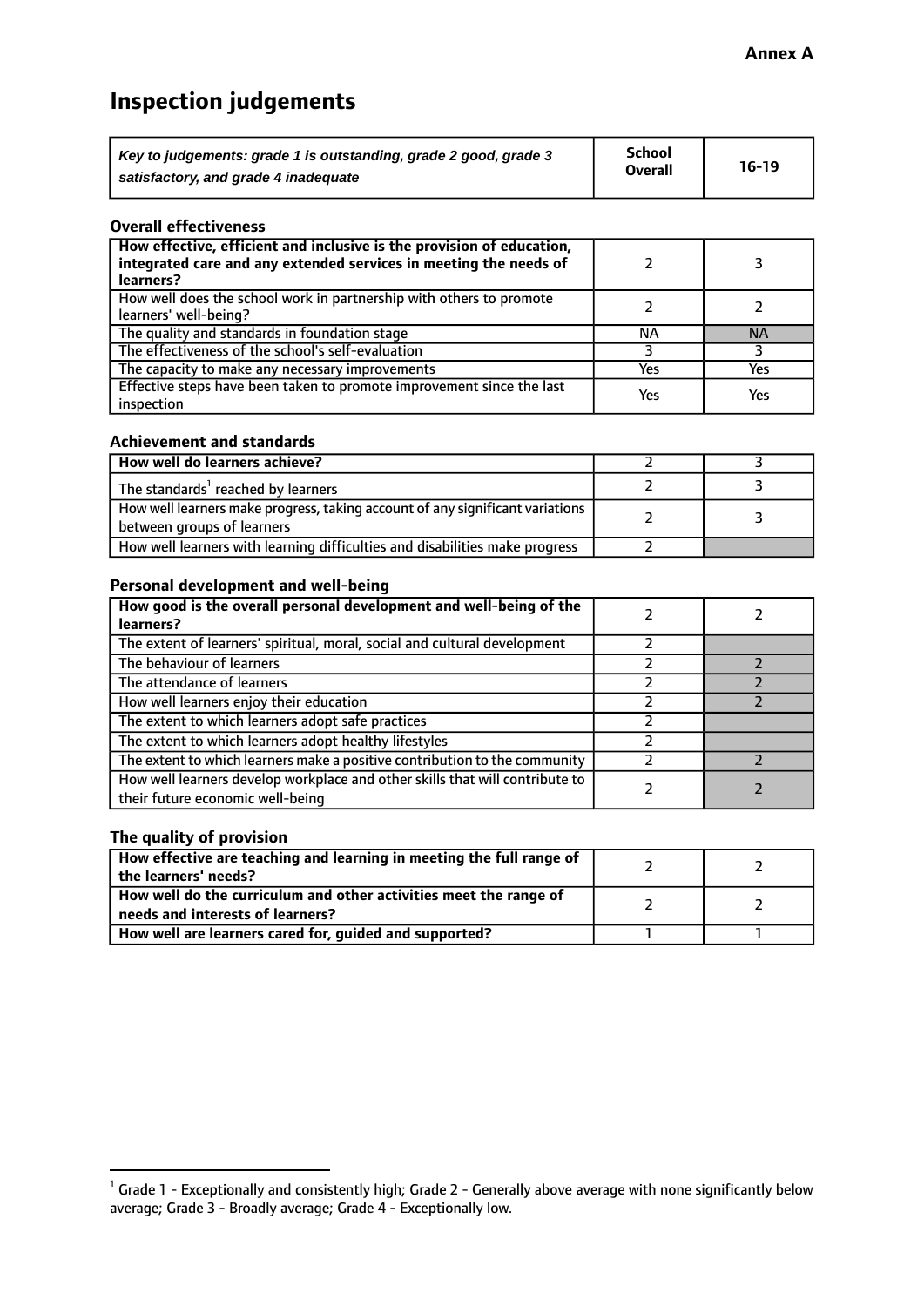### **Leadership and management**

| How effective are leadership and management in raising achievement<br>and supporting all learners?                                              |     |     |
|-------------------------------------------------------------------------------------------------------------------------------------------------|-----|-----|
| How effectively leaders and managers at all levels set clear direction leading<br>to improvement and promote high quality of care and education |     |     |
| How effectively performance is monitored, evaluated and improved to meet<br>challenging targets, through quality assurance and self-review      |     |     |
| How well equality of opportunity is promoted and discrimination tackled so<br>that all learners achieve as well as they can                     |     |     |
| How effectively and efficiently resources are deployed to achieve value for<br>money                                                            |     |     |
| The extent to which governors and other supervisory boards discharge their<br>responsibilities                                                  |     |     |
| The adequacy and suitability of staff to ensure that learners are protected                                                                     | Yes | Yes |

| The extent to which schools enable learners to be healthy                                     |            |  |
|-----------------------------------------------------------------------------------------------|------------|--|
| Learners are encouraged and enabled to eat and drink healthily                                | Yes        |  |
| Learners are encouraged and enabled to take regular exercise                                  | <b>Yes</b> |  |
| Learners are discouraged from smoking and substance abuse                                     | Yes        |  |
| Learners are educated about sexual health                                                     | Yes        |  |
| The extent to which providers ensure that learners stay safe                                  |            |  |
| Procedures for safeguarding learners meet current government requirements                     | Yes        |  |
| Risk assessment procedures and related staff training are in place                            | <b>Yes</b> |  |
| Action is taken to reduce anti-social behaviour, such as bullying and racism                  | Yes        |  |
| Learners are taught about key risks and how to deal with them                                 | Yes        |  |
| The extent to which learners make a positive contribution                                     |            |  |
| Learners are helped to develop stable, positive relationships                                 | <b>Yes</b> |  |
| Learners, individually and collectively, participate in making decisions that affect them     | <b>Yes</b> |  |
| Learners are encouraged to initiate, participate in and manage activities in school and the   | <b>Yes</b> |  |
| wider community                                                                               |            |  |
| The extent to which schools enable learners to achieve economic well-being                    |            |  |
| There is provision to promote learners' basic skills                                          | Yes        |  |
| Learners have opportunities to develop enterprise skills and work in teams                    | Yes        |  |
| Careers education and quidance is provided to all learners in key stage 3 and 4 and the sixth | Yes        |  |
| form                                                                                          |            |  |
| Education for all learners aged 14-19 provides an understanding of employment and the         | Yes        |  |
| economy                                                                                       |            |  |